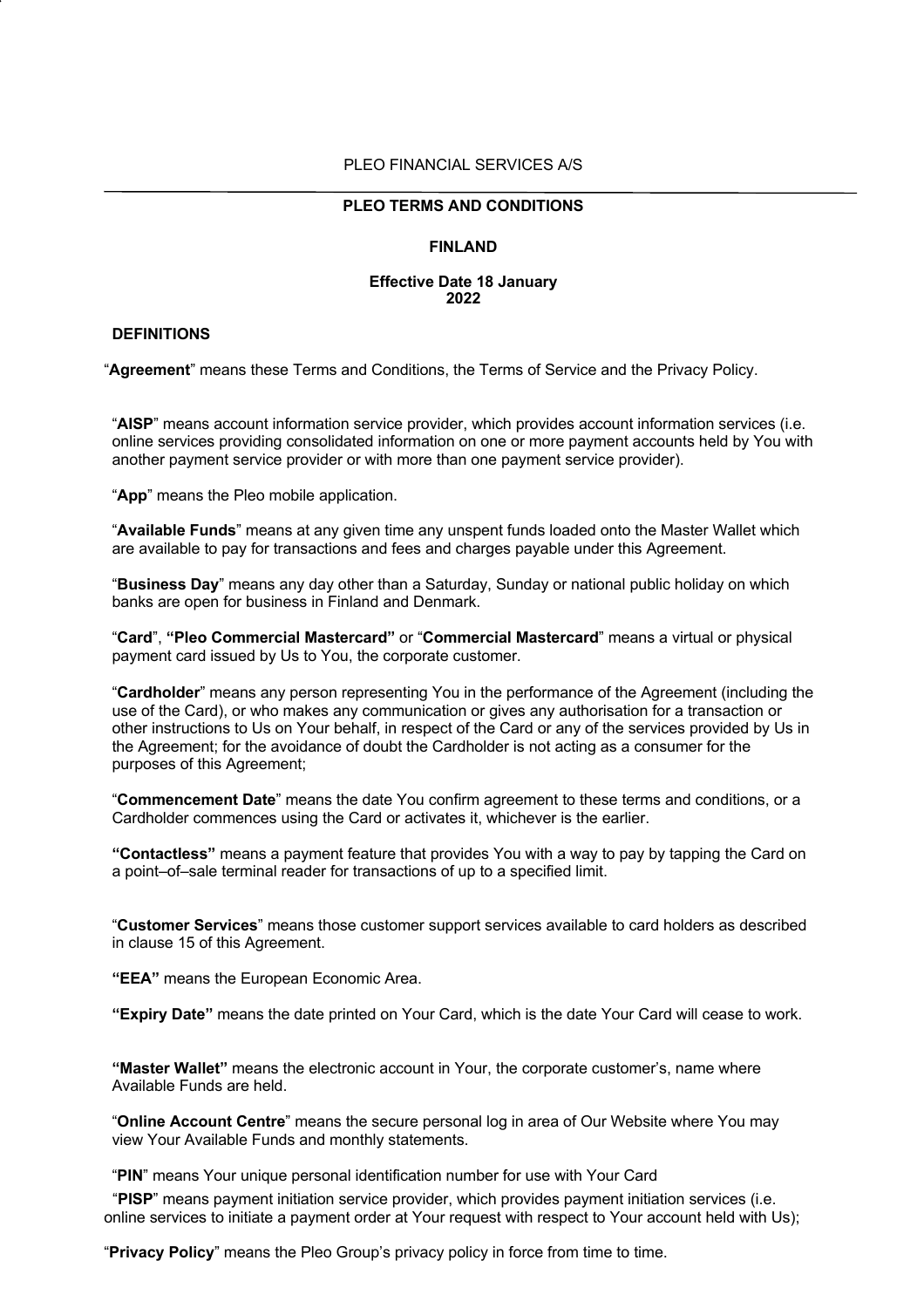"T**erms and Conditions**" means these terms and conditions, including its annexes. of Pleo Financial Services A/S in force from time to time.

"**Terms of Service**" means the terms of service of Pleo Technologies A/S in force from to time.

"**We**", **"Us**" or "**Our**" means Pleo Financial Services A/S or Pleo Technologies A/S as the context requires.

"**Website"** means Our website available at www.pleo.io.

"**You**" or "**Your**" means the corporate customer in whose name the Card or Master Wallet is registered and who has accepted the Agreement, or, where the context so requires, the Cardholder.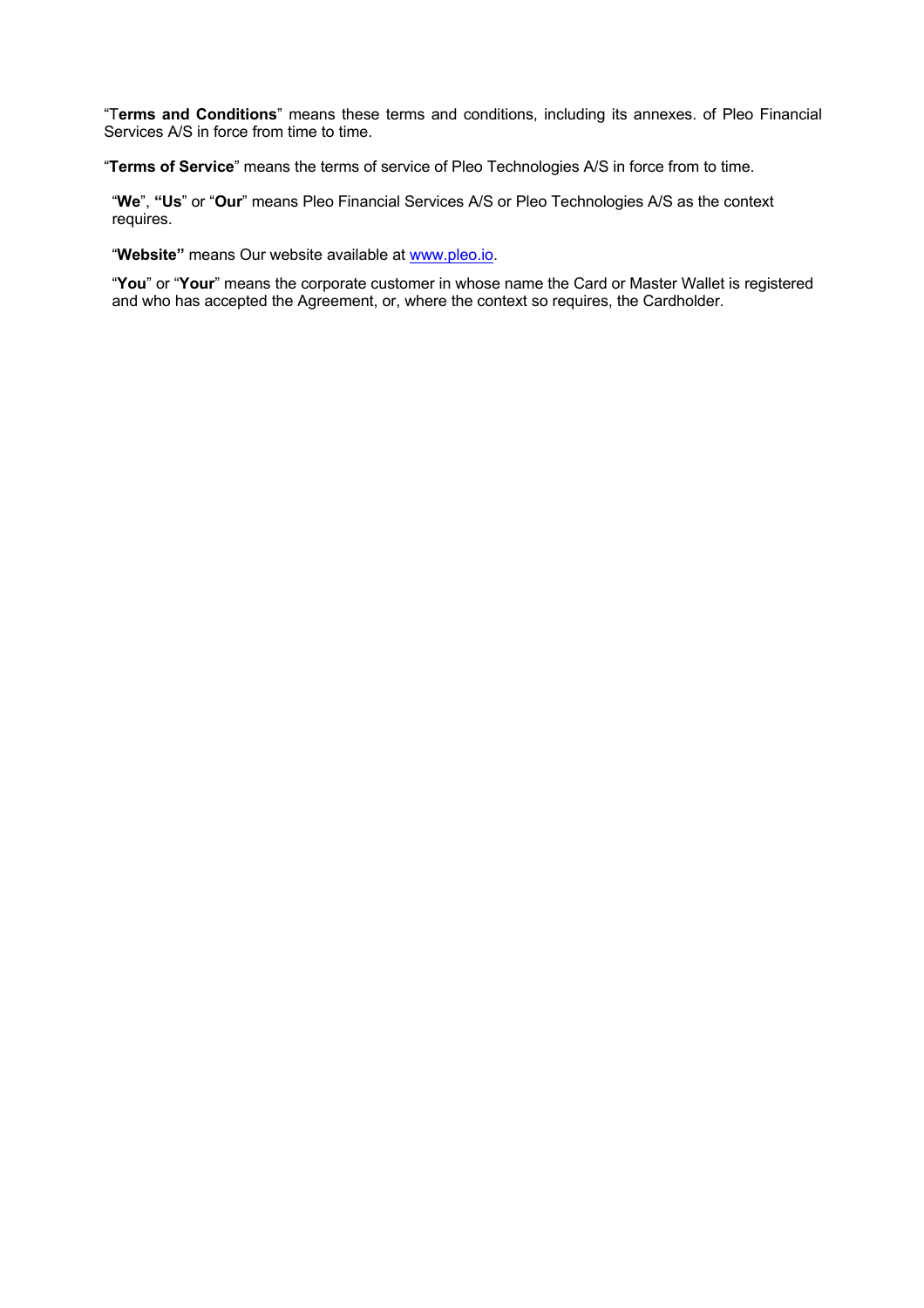## **1. INFORMATION ON WHO WE ARE AND THIS AGREEMENT**

- 1.1 This Agreement sets out the general terms and conditions that apply to the Pleo Commercial Mastercard. This Agreement between You and Us governs the possession and use of the Card. By allowing a Cardholder to use or activate the Card (see clause 2.4) You accept the Agreement. Copies of this Agreement can be found on Our Website or can be obtained free of charge by contacting Our Customer Services team in accordance with clause 15.
- 1.2 Cards are issued by Pleo Financial Services A/S pursuant to a licence from Mastercard International Incorporated. Pleo Financial Services A/S is regulated and authorised by the Financial Supervisory Authority, Denmark. Registered Office of Pleo Financial Services A/S: Ravnsborg Tværgade 5 C, 4. Copenhagen N, 2200, Denmark. CVR Number: 39155435. At all times the Card remains the property of Pleo Financial Services A/S. Pleo Financial Services A/S is the payment services provider and e-money issuer for the purposes of the Agreement.
- 1.3 The production of the Cards and the technology systems required to operate the Cards are provided by Pleo Technologies A/S, incorporated and registered in Denmark.
- 1.4 The Agreement will commence on the Commencement Date subject to clause 1.5. The Agreement will terminate in accordance with clause 11. The Agreement and all communications between Us and You shall be in the English language, to the extent that this Agreement is translated into any other local language the English version shall prevail in case of inconsistency.
- 1.5 We reserve the right to refuse Your application or to activate the Card if the results of the checks carried out pursuant to clause 3 or otherwise give Us reason to suspect You of being involved in or intending to use the Card for money laundering, terrorist financing, fraud or other illegal activity. If We refuse activation and use of the Card, We will inform You of the refusal but may not inform You of the reason for the refusal.

## **2. CARDS**

- 2.1 The Card is a commercial payment card which may be used to pay for goods and services at participating retailers. The virtual card is designed for use in online shops or for telephone purchases where the Card is not required to be physically present. The physical card may be used in shops and retail locations where the Cardholder is physically present or for online and other distance purchases. Your physical card (if not a virtual Card and only if enabled) may be permitted to make cash withdrawals from ATMs and banks that agree to provide this service. Like any payment card, We cannot guarantee that a particular retailer will accept the Card – Cardholders should check with the retailer before attempting the transaction if unsure. The Cardholder will not be able to use the Card to make any purchases from some retailers; such retailers have been blocked by Our systems in order to prevent the potential use of cards for unauthorised or unlawful activity.
- 2.2 The Card is a financial product, regulated by the Financial Supervisory Authority ("FSA"), Denmark. It is a commercial card, and is not directly linked to Your bank account. You must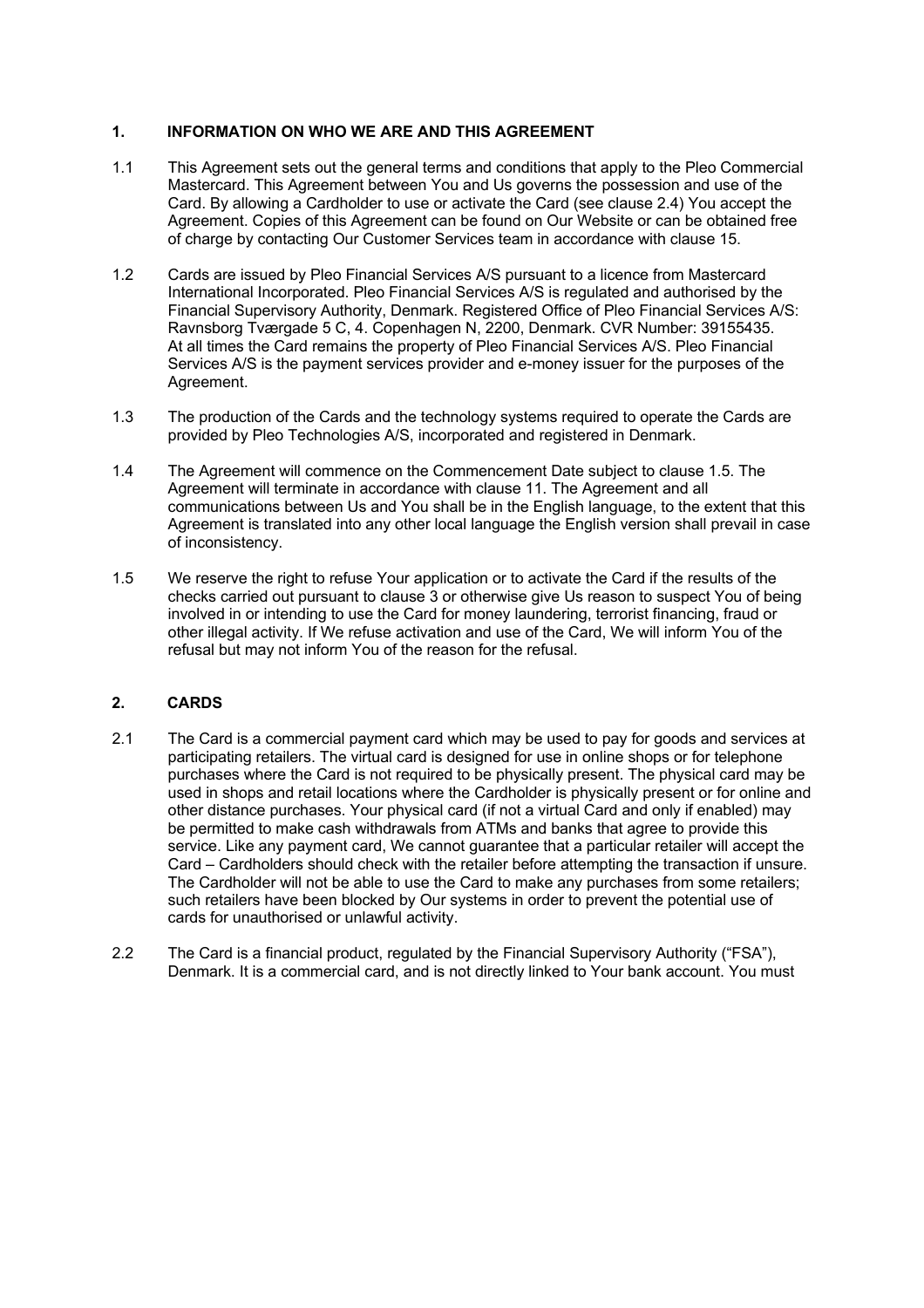ensure that You have sufficient Available Funds or are covered by a sufficient line of credit in order for the Cardholder to pay for each purchase, payment or cash withdrawal using the Card. The Card is intended for use as a means of payment, and funds loaded onto the Card or Master Wallet do not constitute a deposit. You will not earn interest on the balance of the Master Wallet. The Card will expire on the Expiry Date and will cease to work. Please check clause 9 of this Agreement for further information.

- 2.3 When the Cardholder receives a physical Card, it will be issued in an inactive state. The Cardholder will need to activate it by logging onto Your Online Account Centre and then following the activation request for the Card prior to use.
- 2.4 A virtual Card can be used immediately after it is generated and does not need to be activated.

# **3. IDENTIFICATION REQUIRED FOR PURCHASE OF CARDS**

- 3.1 The Card is a financial services product, and We are therefore required by law to hold certain information about Our customers. We use this information to administer Your Card, and to help Us identify You and Your Card in the event that it is lost or stolen. We only keep this information as long as is necessary and for the purposes described. Please see clause 18 for more information.
- 3.2 The Card is intended for use by corporate firms (even though the use of the Card is through individual Cardholders representing You). In order to obtain a Card, You must be a body corporate (e.g. a company) or other duly registered entity or partnership acting within the ordinary course of business, registered and/or incorporated in Finland. We may require evidence of what You are, Your controllers and of Your registered office and place of business. We may ask You to provide some documentary evidence to prove this and/or We may carry out checks on You or persons connected to You electronically.
- 3.3 When We carry out these checks, Your information (including personal information in relation to persons connected to You including but not limited to directors, officers, shareholders, beneficial owners and Cardholders) may be disclosed to credit reference agencies and fraud prevention agencies. These agencies may keep a record of the information and a footprint may be left on Your or the relevant person's credit file, although the footprint will denote that the search was not a credit check and was not carried out in support of a credit application. It is an identity check only and will therefore have no adverse effect on You or the relevant person's credit rating.
- 3.4 The opening of the Master Wallet and activation or use of the Card will indicate to Us that You consent to the checks described in this Agreement being undertaken.
- 3.5 Where permitted, You may request additional Cardholders. You authorise Us to issue Cards and PINs to the additional Cardholders and You authorise each additional Cardholder to authorise transactions on Your behalf. You remain responsible for any fees, transactions, use or misuse of any Card requested by You. If You fail to comply with any provisions of the Agreement as a result of any act or omission by a Cardholder, You will be liable for any losses We sustain as a result.
- 3.6 The Agreement also applies to any additional Cards and Cardholders that You have arranged. It is important that You communicate this Agreement to any additional Cardholders before they start using the Card. You must also provide to Us on request any details of any Cardholders and proof of any Cardholder's authority to act on Your behalf.
- 3.7 You represent and warrant to Us that:
	- (i) You are a body corporate or other entity, which is duly incorporated or registered in the country where You are established, or a partnership, acting within the scope of Your ordinary course of business;
	- (ii) You are duly authorised to enter into the Agreement and to perform Your obligations hereunder, and the person(s) entering into the Agreement on Your behalf are duly authorised to represent and bind You;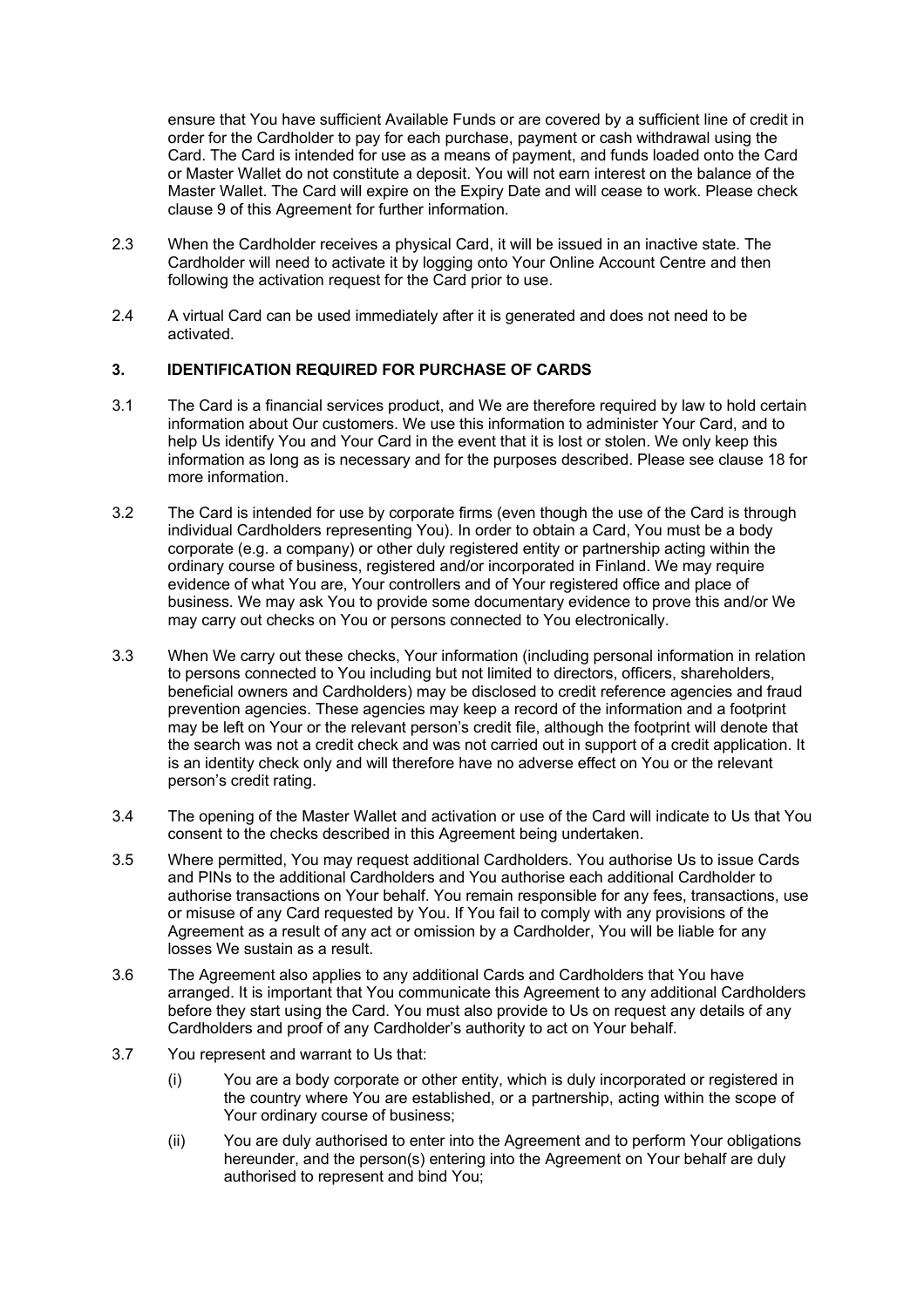- (iii) The terms of the Agreement constitute and create legal, valid and binding obligations on You which are enforceable in accordance with their terms and do not constitute a breach of any obligations by which You are bound whether arising by contract, operation of law or otherwise;
- (iv) You are not in a state of bankruptcy or insolvency, have not petitioned a compromise or arrangement with creditors or submitted a company recovery application, and are not in any similar situation under the applicable laws;
- (v) You hold the necessary licences, registrations and other forms of authorisation as may be required under the applicable laws for the carrying out of Your trade, business or professional activities in the jurisdiction(s) where Your trade, business or professional activities are carried out;
- (vi) You undertake to only allow the use of the Card and any services provided under the Agreement exclusively for the purpose of Your regular trade, business or professional activities, as the case may be;
- (vii) You are in compliance with all applicable anti-money laundering and sanctions laws and are not aware of any breach by you or any authorised persons of any such laws; and
- (viii) If You become aware that any authorised person is (or will be) in breach of the terms of the Agreement, You will take steps to remedy the breach and/or prevent the authorised person concerned from using the Card.

# **4. FEES AND CHARGES**

4.1 The fees and charges associated with this Card form an integral part of the Agreement and are set out below. All fees and charges are shown ex. VAT and may also be found on Our Website or issued upon request by contacting Our Customer Services team as described in clause 1. You should be aware that other taxes or costs may exist that are related to the Card but are not paid via Us or imposed by Us.

| <u>Fee</u>                                                                                                        | <b>EURO</b> |
|-------------------------------------------------------------------------------------------------------------------|-------------|
| <b>Card Activation and Periodic Fees</b>                                                                          |             |
| Initial Physical Card Fee (No charge is applied for Your first card regardless<br>of the number of cards ordered) | €0.00       |
| Additional Physical Card Fee (Fee applicable to Your second Card order<br>onwards, applied for each Card ordered) | €12.00      |
| Initial Virtual Card Fee (No charge is applied for Your first card regardless of<br>the number of cards ordered)  | €0.00       |
| Additional Virtual Card Fee                                                                                       | €3.00       |
| <b>Replacement Virtual Card Fee</b>                                                                               | €3.00       |
| <b>Master Wallet Loading Fees</b>                                                                                 |             |
| Loading by Bank Transfer                                                                                          | $0.00\%$    |
| Loading by Debit Card Load Fee (Percentage of Amount Loaded)                                                      | $0.00\%$    |
| Loading by Credit Card Load (Percentage of Amount Loaded)                                                         | $0.00\%$    |
| <b>Transaction Fees</b>                                                                                           |             |
| ATM Domestic Withdrawal                                                                                           | €0.00       |
| ATM International Withdrawal                                                                                      | €3.00       |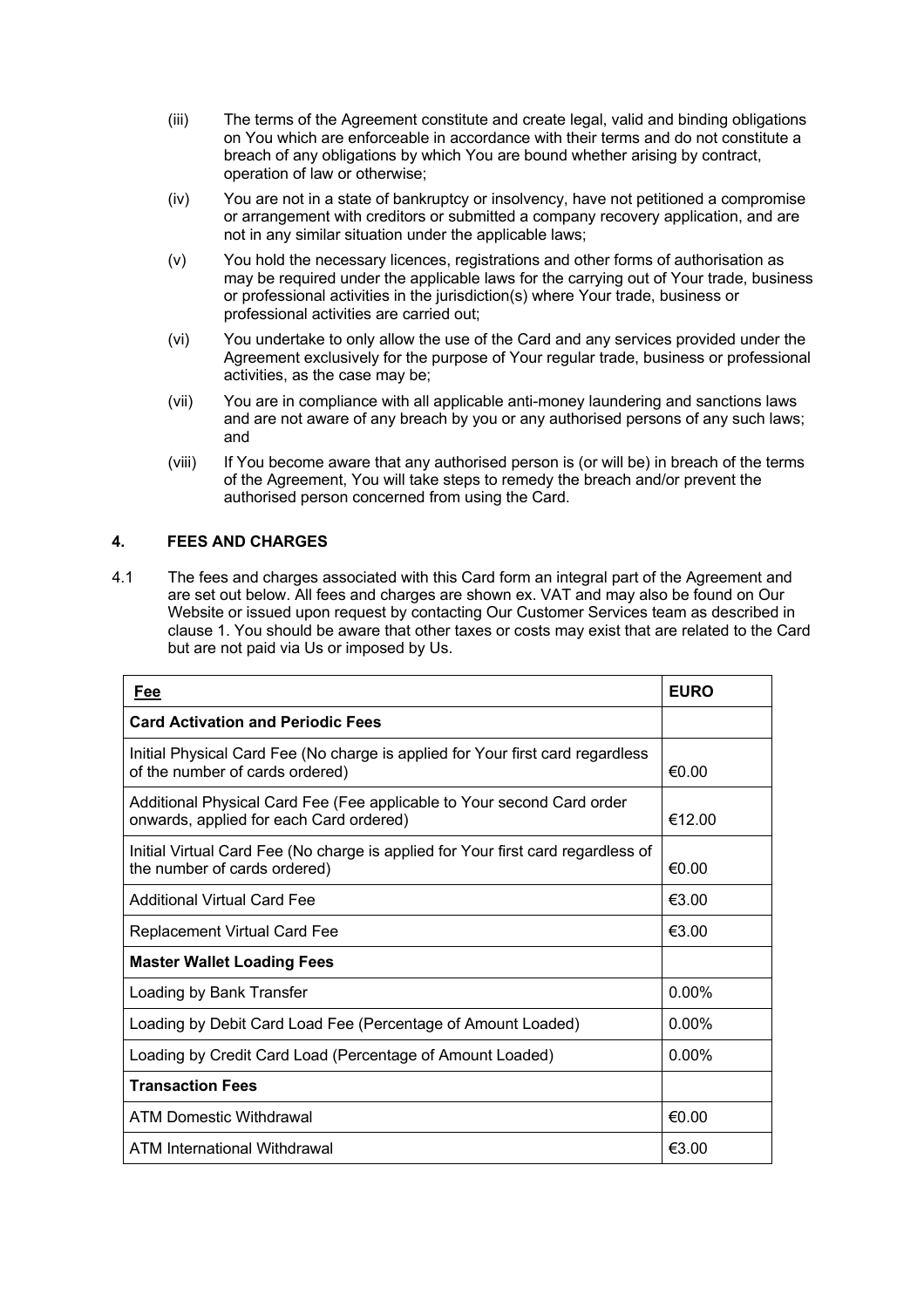| <b>ATM Balance Inquiry</b>                                                                                                      | No Fee   |
|---------------------------------------------------------------------------------------------------------------------------------|----------|
| <b>ATM Decline</b>                                                                                                              | No Fee   |
| <b>POS Domestic Transaction</b>                                                                                                 | No Fee   |
| <b>POS International Transaction</b>                                                                                            | No Fee   |
| <b>Administrative Transactions</b>                                                                                              |          |
| Available Funds Refund (Applicable during the Agreement term, or if<br>redemption is requested more than 13 months post expiry) | €30.00   |
| Chargeback processing                                                                                                           | €25.00   |
| <b>FX Fee POS International</b>                                                                                                 | $2.00\%$ |
| <b>FX Fee ATM International</b>                                                                                                 | 2.00%    |

## **5. HOW TO USE THE CARD**

- 5.1 A Card may only be used by You or through one or more Cardholders acting on Your behalf. The Card is otherwise non-transferable, and You are not permitted to allow any other person to use the Card, for example, by disclosing Your PIN or allowing them to use Your Card details to purchase goods via the internet. If a physical Card, prior to use, the Card should be signed on the signature strip located on the back of the Card by the Cardholder.
- 5.2 We will be entitled to assume that a transaction has been authorised by You, or a Cardholder acting on Your behalf, and You have therefore given Your consent to a transaction where either:
	- 5.2.1 In the case of a physical Card:
		- 5.2.1.1 the magnetic strip on the Card was swiped by the retailer or the Card was inserted into a chip & PIN device;
		- 5.2.1.2 the Card PIN was entered or a sales slip was signed; or
		- 5.2.1.3 the Card is tapped against a Contactless enabled reader and accepted by such reader.
	- 5.2.2 In the case of either a physical or virtual Card:
		- 5.2.2.1 relevant information was supplied to the retailer or the PISP that allows them to process the transaction, for example, providing the retailer with the 3-digit security code on the back of the Card in the case of an internet or other nonface-to-face transaction.
- 5.3 Normally, We will receive notification of Your authorisation by way of an electronic message in line with the rules and procedures of the payment scheme (Mastercard network). Once You have authorised a transaction, the transaction cannot be stopped or revoked. However, You may in certain circumstances be entitled to a refund in accordance with clauses 14 and 15.
- 5.4 On receipt of notification of the authorisation of a transaction and the transaction payment order, normally We will deduct the value of the transaction, plus any applicable fees and charges, from the Available Funds.
- 5.5 If any payment is attempted that exceeds the Available Funds, the transaction will be declined. In certain circumstances, a transaction may take the Available Funds into a negative balance despite You not being supported by a line of credit to facilitate this – this will normally occur when the retailer has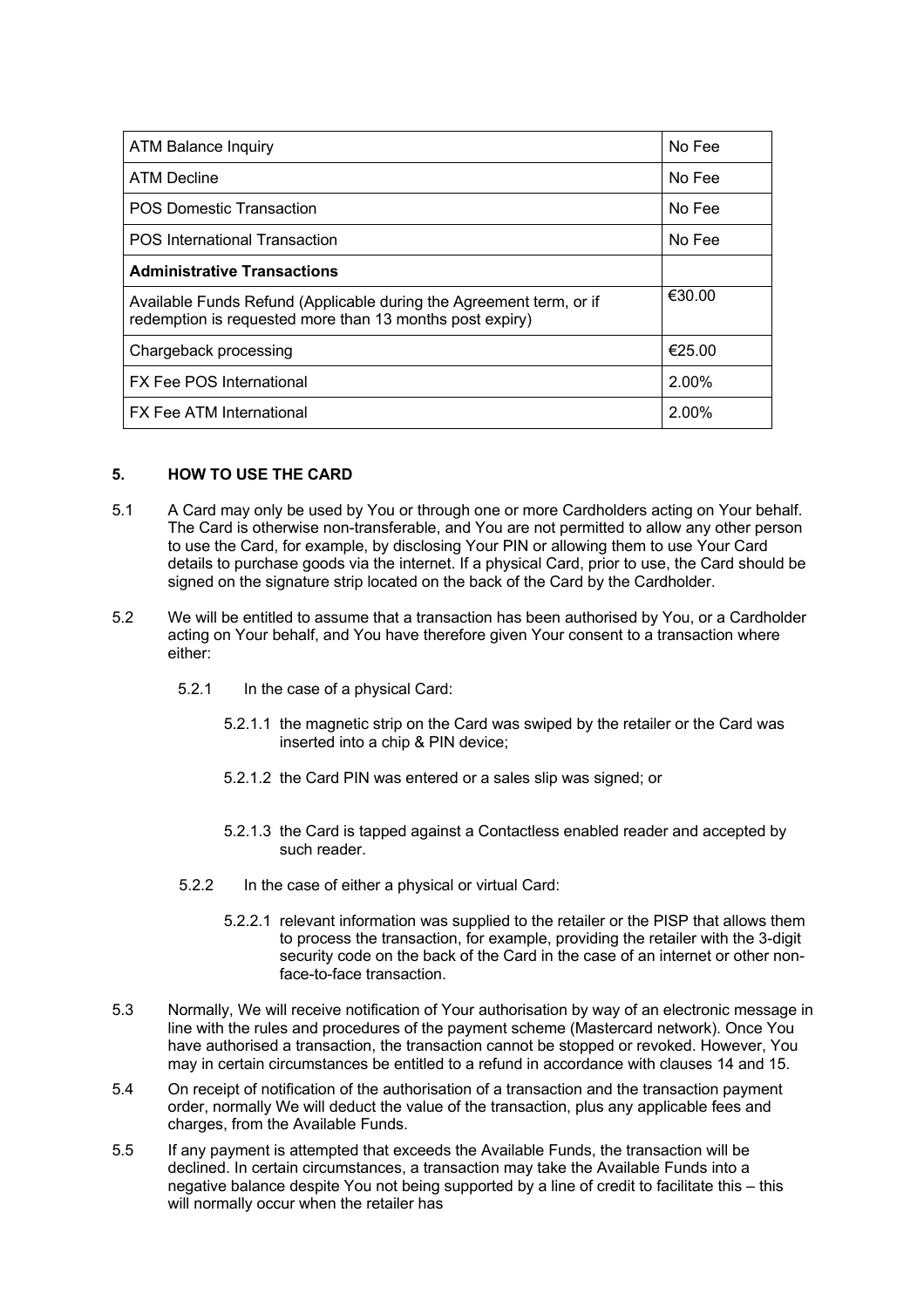failed to seek authorisation for the transaction. In these cases, We will attempt to recover some or all of the money from the retailer if We can, providing that We are satisfied that You or the Cardholder have not deliberately used the Card in any manner that would result in a negative balance unsupported by a line of credit. We will deal with such instances on a caseby-case basis, but where there is a negative balance in the Master Wallet, We may require You to make up the shortfall and, until there are Available Funds, We may restrict or suspend the use of Your Card.

- 5.6 If the Card is used for a transaction in a currency other than the currency that the Card is denominated in, the transaction will be converted to the currency that the Card is denominated in by the Mastercard scheme network at a rate set by Mastercard International Incorporated, please refer to www.mastercard.com/global/currencyconversion. The exchange rate varies throughout the day and is not set by Us, therefore We are not responsible for and cannot guarantee You will receive a favourable exchange rate. Changes in the exchange rates may be applied immediately and without notice. You can ask Us for information about the exchange rate used after the transaction has been completed by contacting Our Customer Services team in accordance with clause 15. You will also be notified of any applicable exchange rate for each transaction in Your online account, which is updated daily, where the exchange was performed by Us.
- 5.7 Normally, We will be able to support transactions 24 hours per day, 365 days per year. However, We cannot guarantee this will be the case, and in certain circumstances – for example a serious technical problem – We may be unable to receive or complete transactions.

# **6. RESTRICTIONS ON USE OF CARD**

- 6.1 You must ensure that You have sufficient Available Funds to pay for each purchase, payment or cash withdrawal using the Card.
- 6.2 The Card is not linked to a bank deposit account and may not be used as evidence of identity.
- 6.3 The Card may not be used for gambling or illegal purposes. Furthermore, certain types of transactions may be blocked.
- 6.4 The Master Wallet may only be loaded by the corporate customer in whose name the Card or Master Wallet is registered unless otherwise approved by Us. Loading by Cardholders or by another source is not permitted. The applicable Master Wallet Load Fees are provided in clause 4.1. For the purposes of preventing fraud, money laundering, terrorist financing or any other financial crime We reserve the right to vary these limits and to decline any reload at any time. The Master Wallet and Card may only be loaded via channels and accounts that We approve.
- 6.5 Spending limits may apply to the Card and Master Wallet.
- 6.6 Any pre-authorisation amount (such as a hotel booking or car hire) will place a "hold" on Your Available Funds until the retailer sends Us the final payment amount of the purchase. Once the final payment amount is received, the pre-authorisation amount on hold will be removed. It may take up to 30 days for the hold to be removed. During the hold period, You and the Cardholders will not have access to the pre-authorised amount.

# **7. CREDIT AND CREDIT LIMITS**

7.1 At present time, We do not offer credit or limits to the Card or the Master Wallet.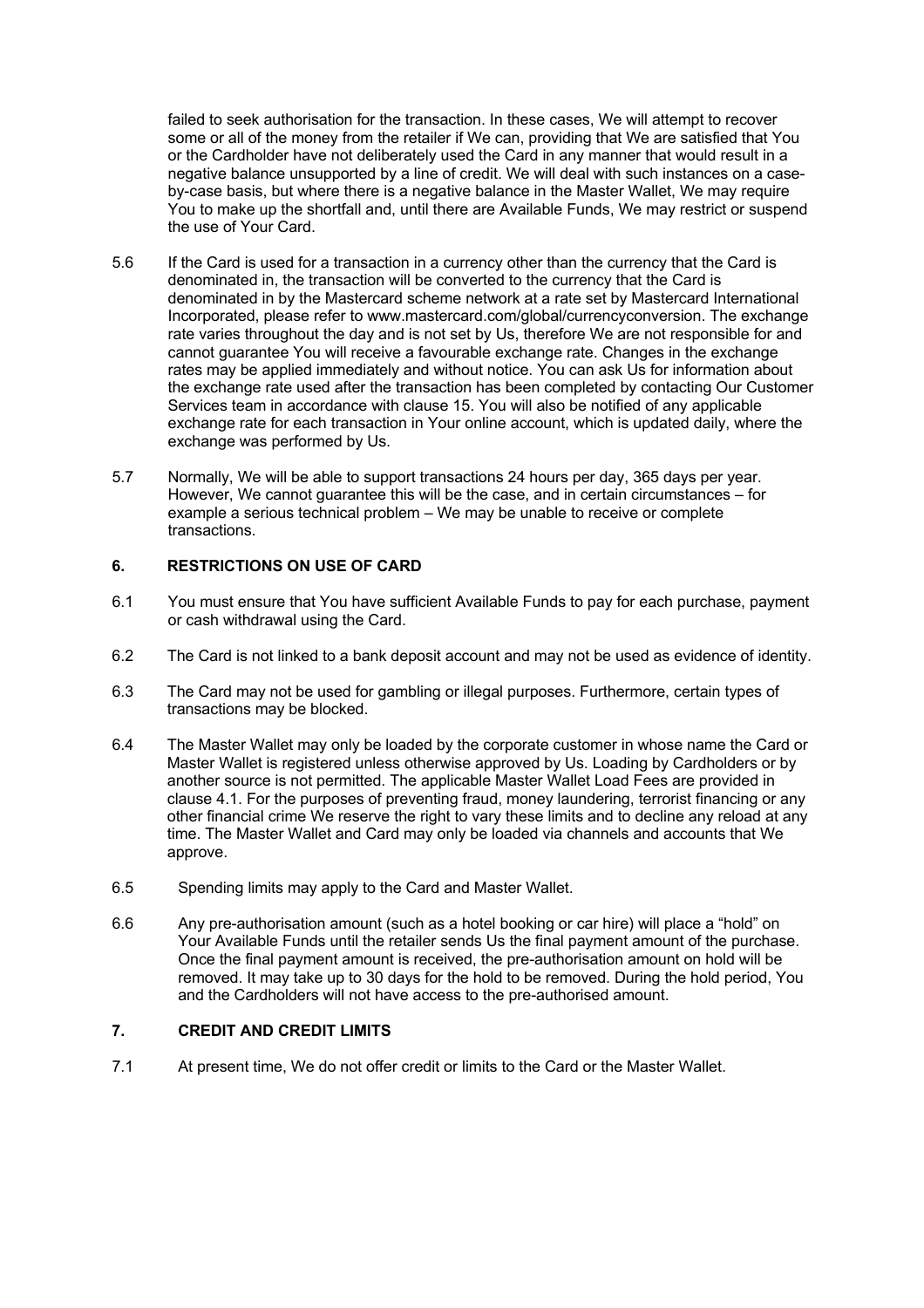# **8. MANAGING YOUR CARD**

- 8.1 We will publish Your transaction and activity statements in the Online Account Centre and Pleo App. Each transaction will specify: a reference enabling You to identify each transaction; the amount of each transaction; the currency in which Your Card is debited; the amount of any transaction charges including their break down, where applicable; the exchange rate used in the transaction by Us and the amount of the transaction after the currency conversion, where applicable; and the transaction debit value date.
- 8.2 You will need access to the internet to manage the Card. You may check the balance and Available Funds on Your Card or view a statement of recent transactions, which will be updated in real-time, by visiting the Online Account Centre or Pleo App and following the login request for the Account.

#### **9. EXPIRY OF THE CARD**

- 9.1 Your Card will expire on the Expiry Date. On that date, subject to clause 9.2 below, this Agreement will terminate in accordance with clause 11, the Card will cease to function and You will not be entitled to use the Card.
- 9.2 In some cases, We may issue a new Card to You shortly before the Expiry Date, however, We are not obligated to do so, and may elect not to issue a replacement Card at Our sole discretion. If We do issue a new Card, a new Expiry Date will apply and the new Card will expire on that Expiry Date.
- 9.3 If You do not wish to receive a replacement Card, You may terminate the Agreement free of charge as set out in clause 11.3.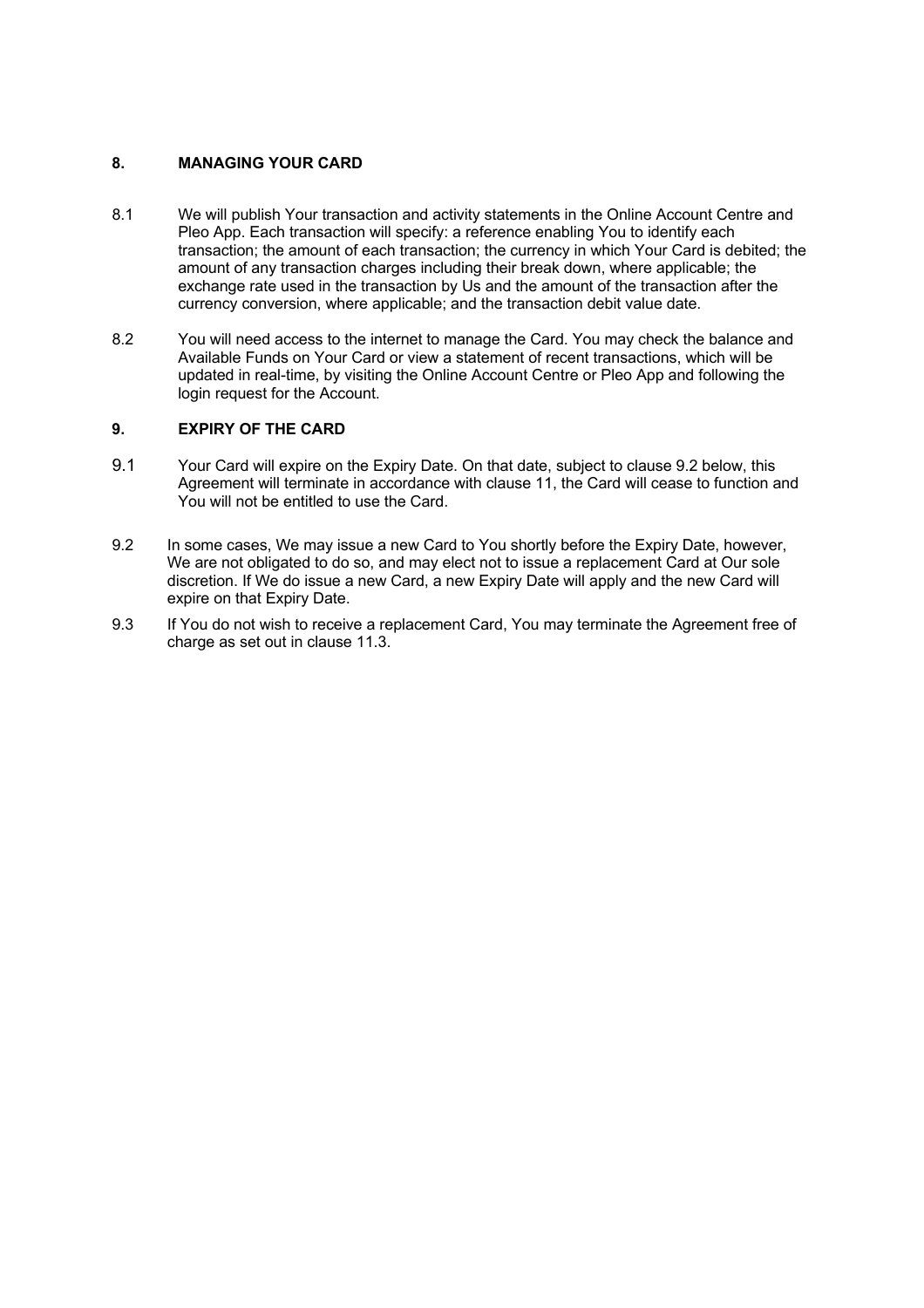#### **10. TERMINATION AND REDEMPTION PROCEDURE**

- 10.1 You may terminate this Agreement, Your Master Wallet and the Cards in accordance with clause 11.3 and redeem all of the Available Funds by contacting Our Customer Services team in accordance with clause 16, however, if You terminate the Agreement and make a redemption request prior to the expiry of the Agreement, You will be charged an Available Funds Refund Fee in accordance with clause 4. Upon expiry of the Agreement, You may redeem all of the Available Funds free of charge.
- 10.2 Before termination and during Your Agreement with Us You may redeem some or all of Your Available Funds by contacting Our Customer Services team in accordance with clause 16, in which case You will be charged a redemption fee in accordance with clause 4. We will deduct any Available Funds Refund Fee payable to Us from the Available Funds on the Master Wallet and will normally arrange an electronic transfer to the original funding bank account of the corporate customer for the amount of the remaining Funds.
- 10.3 We will not complete Your redemption request if We believe You have provided false information, We are concerned about the security of a transaction, if Your Master Wallet is not in good standing, if there are insufficient Available Funds to cover the Available Funds Refund Fee or if there are outstanding pending transactions or pre-authorised amounts awaiting settlement on Your Master Wallet.
- 10.4 If You request redemption of the entire remaining balance in accordance with clause 10.2, We will assume that it is Your intention to terminate this Agreement and will cancel Your Master Wallet and Cards.
- 10.5 If for any reason You have some Available Funds left following the termination of the Agreement, You may redeem them in full up to 6 years following the termination. As long as there are Available Funds, We will charge You an Available Funds Refund Fee if You request redemption more than one year after termination of the Agreement.

#### **11. EXPIRY AND TERMINATION OF THIS AGREEMENT**

- 11.1 Subject to clauses 11.2 and 11.3, this Agreement will expire and terminate 3 years from the date on which You accept this Agreement in accordance with clause 1.1 subject to:
	- 11.1.1 notification by Us that your Master Wallet will be renewed on the expiry of the Agreement; or
	- 11.1.2 a request for cancellation by You and/or redemption by You of the entire remaining balance on Your Master Wallet in accordance with clause 10.2 and 10.6 above. There are no cancellation fees but a Customer Funds Refund Fee may apply in accordance with clause 4.
- 11.2 We may terminate this Agreement:
	- 11.2.1 if You or a Cardholder breach an important part of this Agreement, or repeatedly breach the Agreement and fail to resolve the matter within 10 days, or use Your Card or any of its facilities in a manner that We reasonably believe is fraudulent or unlawful;
	- 11.2.2 if You or a Cardholder act in a manner that is threatening or abusive to Our staff, or any of Our representatives; or
	- 11.2.3 if You fail to pay fees or charges that You have incurred or fail to put right any shortfall on the balance of Your Card.

We may also terminate the Agreement for no or any reason, including the reasons above, by giving You two months' notice.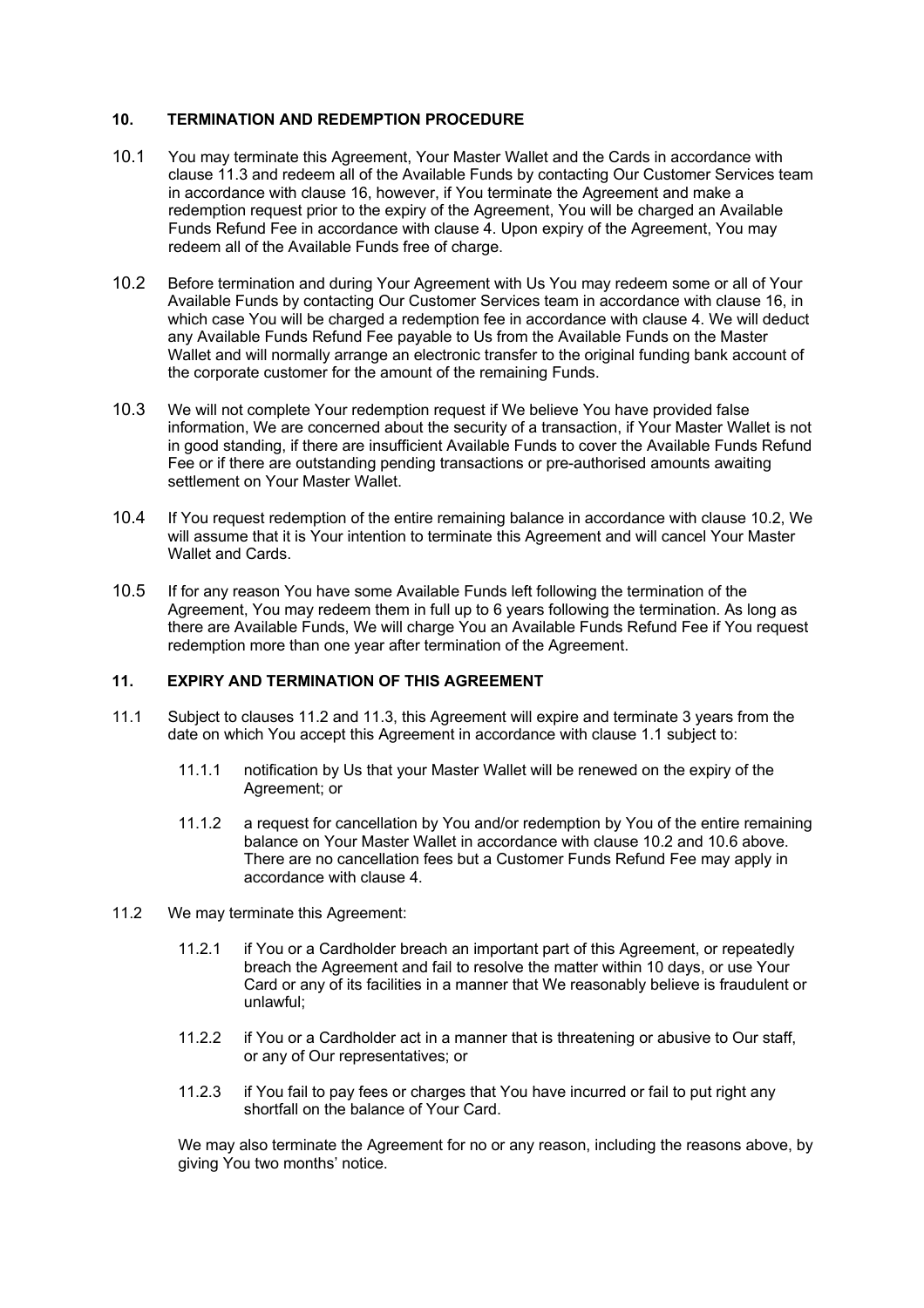- 11.3 You may terminate the Agreement at any time free of charge by contacting Us using the contact details in clause 16.1. However, an Available Funds Refund Fee may apply in accordance with clause 4.
- 11.4 If the Agreement terminates, We will cancel Your Master Wallet and all Cards and You must tell Us as soon as practicable what You want Us to do with any unused Available Funds by writing to support@pleo.io.

## **12. KEEPING YOUR CARD AND DETAILS SAFE; LIABILITY OF CORPORATE CUSTOMER**

- 12.1 We will assume that all transactions entered into by You or a Cardholder with Your Card or Card details are made by You or a Cardholder unless You notify Us otherwise in accordance with clause 15.1.
- 12.2 You, the corporate customer, are responsible for keeping and ensuring that each Cardholder keeps Your Card and its details safe, and You, the corporate customer, are responsible for all Card transactions, fees under the Agreement, and losses and liabilities arising from the use or misuse of the Card or Master Wallet. This means You must take and ensure that each Cardholder takes all reasonable steps to avoid the loss, theft or misuse of the Card or details. Do not disclose, and ensure that no Cardholder discloses, the Card details to anyone except where necessary to complete a transaction.
- 12.3 You must keep and ensure that each Cardholder keeps Your PIN safe at all times. This includes:
	- 12.3.1 memorising Your PIN as soon as You receive it;
	- 12.3.2 never writing the PIN on the Card or on anything You usually keep with Your Card;
	- 12.3.3 keeping the PIN secret at all times, including by not using Your PIN if anyone else is watching; and
	- 12.3.4 not disclosing the PIN to any person.

Failure to comply with this may be treated as gross negligence and may affect Your ability to claim any losses. NEVER COMMUNICATE YOUR PIN TO ANYONE ELSE (OTHER THAN A CARDHOLDER) IN WRITING OR OTHERWISE. This includes printed messages, e-mails and online forms.

## **13. LOST, STOLEN OR DAMAGED CARDS**

- 13.1 If You lose or any Cardholder loses Your Card or it is stolen or damaged or You suspect it has been used without Your authority, You must notify Us without undue delay as soon as You become aware of this. You can do this by blocking Your Card through either the mobile or web application or by telephoning Our Customer Services team in accordance with clause 16 of this Agreement. You will be asked to provide Your Card number and other information to verify that You are the customer or the notifier is an authorised Cardholder. Following satisfactory completion of the verification process, We will then immediately block any lost or stolen Card to prevent unauthorised use and cancel any damaged Card to prevent further use.
- 13.2 After You have notified Us of the loss, theft or risk of misuse, and providing that We are able to identify Your Card and satisfy certain security checks, We will issue a replacement Card and/or PIN to You. Certain fees may apply for the re-issue of a lost or stolen card, please see clause 4 for further details.

# **14. PURCHASES FROM RETAILERS**

14.1 We are not responsible for the safety, legality, quality or any other aspect of the goods and services purchased with the Card.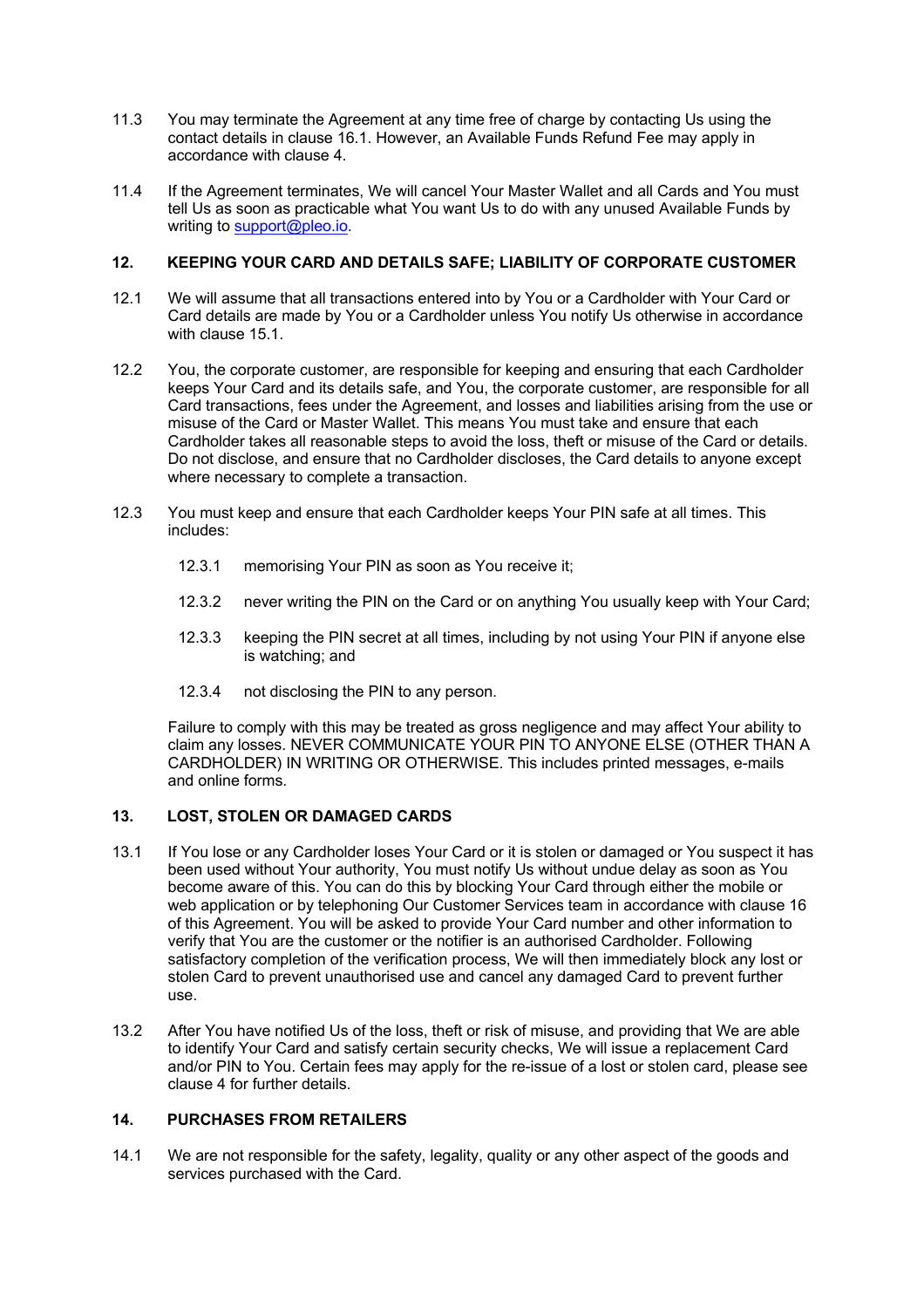14.2 Where a retailer provides a refund for any reason (for example, if You return the goods as faulty), it can take several days for the notification of the refund and the money itself to reach Us. As such, please allow at least 5-10 days from the date the refund was carried out for the refund to be applied to Your Card.

#### **15. TRANSACTION DISPUTES AND CARD SUSPENSION**

- 15.1 If You believe You or the Cardholder did not authorise a particular transaction or that a transaction was incorrectly carried out, in order to get a refund You must contact Our Customer Services team without undue delay - as soon as You notice the problem, and in any case no later than 13 months after the amount of the transaction has been deducted from the Available Funds. We will as soon as practicable, and in any event no later than the end of the Business Day following the day on which We become aware of the unauthorised transaction, refund any unauthorised transaction and any associated transaction fees and charges payable under this Agreement subject to the rest of this clause 14, except in cases where We have a reasonable suspicion that You have acted fraudulently, in which case We will conduct an investigation as quickly as possible and notify You of the outcome. If the investigation shows that the transaction was indeed unauthorised, We will refund You as set out above in this clause 15.1.
- 15.2 If a transaction initiated by a retailer (for example, this happens when You use Your Card in a shop) has been incorrectly executed and We receive proof from the retailer's payment service provider that We are liable for the incorrectly executed transaction, We will refund as appropriate and immediately the transaction and any associated transaction fees and charges payable under this Agreement.

We are not liable for any incorrectly executed transactions if we can show that the payment was actually received by the retailer's payment service provider, in which case they will be liable.

If a transaction initiated by You has been incorrectly executed, We will refund without undue delay the transaction and any associated transaction fees and charges payable under this Agreement except where any payment instructions You gave Us were incorrect, in which case We will make reasonable efforts to recover the funds but may charge You a reasonable fee to cover our administration costs, of which we will notify You in advance.

We execute transactions in accordance with the transaction detail received. Where the detail provided to Us is incorrect, We will not be liable for incorrectly executing the transaction, but We will make reasonable efforts to recover the funds involved. In such a case We may charge you a reasonable fee to cover Our administration costs, of which We will notify You in advance.

15.3 If You initiate a payment to someone in the EEA and it is received by them later than this Agreement stipulates (clause 5.4), You can notify Us so that We can ask the recipient's payment service provider to correct the amount of any fees and charges on the account of the recipient (so that it is as if they received the payment on time and are not at a loss).

If You receive a late payment from another payment service provider (e.g. a refund from a retailer's bank) via Us, We will credit Your account with the relevant amount of any associated fees and charges so that You will not be at a loss.

- 15.4 Subject to the rest of this clause 15, We will limit Your liability to €35for any losses incurred in respect of unauthorised transactions arising from the use of a lost or stolen Card, or the misappropriation of the Card's details, except where:
	- 15.4.1 the loss, theft or misappropriation of the Card was not detectable by You before the unauthorised transaction took place (unless you acted fraudulently, in which case You are liable for all losses incurred in respect of the unauthorised transaction), or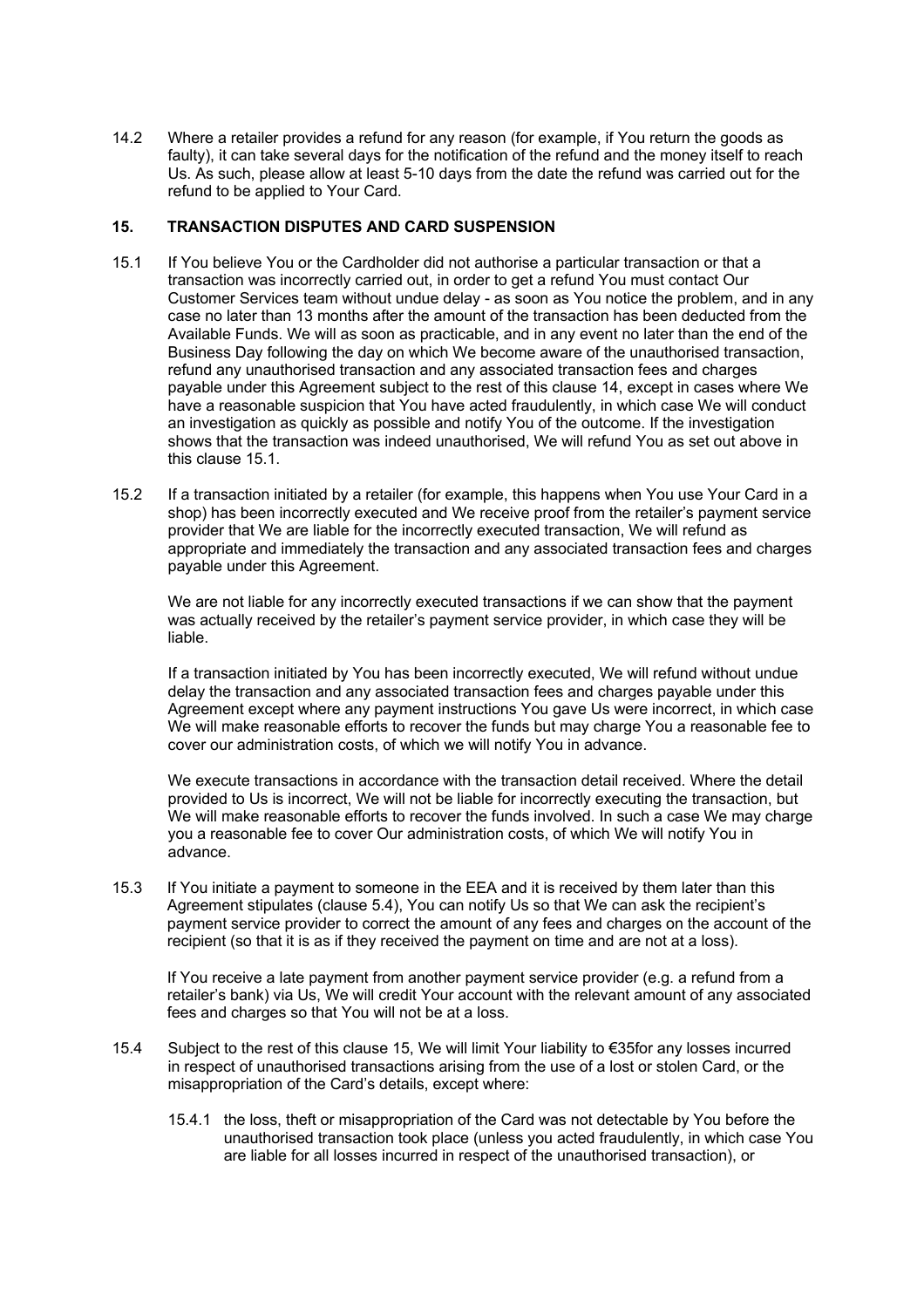15.4.2 the loss was caused by acts or omissions of one of Our employees or agents, in which case You are not liable for any losses.

- 15.5 You, the corporate customer, will be liable for all losses incurred in respect of an unauthorised transaction if You:
	- 15.5.1 have acted fraudulently; or
	- 15.5.2 have intentionally or with gross negligence failed to:
		- 15.5.2.1 look after and use Your Card in accordance with the Agreement; or
		- 15.5.2.2 notify Us of the problem in accordance with clause 11.1.
- 15.6 Except where You have acted fraudulently, You will not be liable for any losses incurred in respect of an unauthorised transaction:
	- 14.6.1 which arise after Your notification to Us;

14.6.2 where the Card has been used in connection with a distance contract, for example, for an online purchase;

14.6.3 where We have failed to provide You with the appropriate means of notification, as found in clause 13.1.

- 15.7 Depending on the circumstances, Our Customer Services team may require You to complete a dispute declaration form. We may conduct an investigation either before or after any refund has been made. We will let You know as soon as possible the outcome of any such investigation. If Our investigations show that any disputed transaction was authorised by You or any Cardholder, or You or any Cardholder may have acted fraudulently or with gross negligence, We may reverse any refund made and You will be liable for all losses We suffer in connection with the transaction including but not limited to the cost of any investigation carried out by Us in relation to the transaction. We will give You reasonable notice of any reverse refund.
- 15.8 In certain circumstances, a transaction will be initiated but not fully completed. Where this happens, this may result in the value of the transaction being deducted from the Available Funds and therefore unavailable for use – We refer to this as a "hanging authorisation" or "block". In these cases, You will need to contact Our Customer Service team in accordance with clause 16 and present relevant evidence to show that the transaction has been cancelled or reversed.
- 15.9 In certain circumstances, We may without notice refuse to complete a transaction that You or a Cardholder have authorised. These circumstances include:
	- 15.9.1 if We have reasonable concerns about the security of Your Card or We suspect Your Card is being used in a fraudulent or unauthorised manner;
	- 14.9.2 if there are not sufficient Available Funds to cover the transaction and all associated fees at the time that We receive notification of the transaction;
	- 15.9.3 if there is an outstanding shortfall on Your Available Funds;
	- 15.9.4 if We have reasonable grounds to believe You or any Cardholder are acting in breach of this Agreement;
	- 15.9.5 if there are errors, failures (mechanical or otherwise) or refusals by retailers, payment processors or payment schemes processing transactions; or
	- 15.9.6 if We are required to do so by law.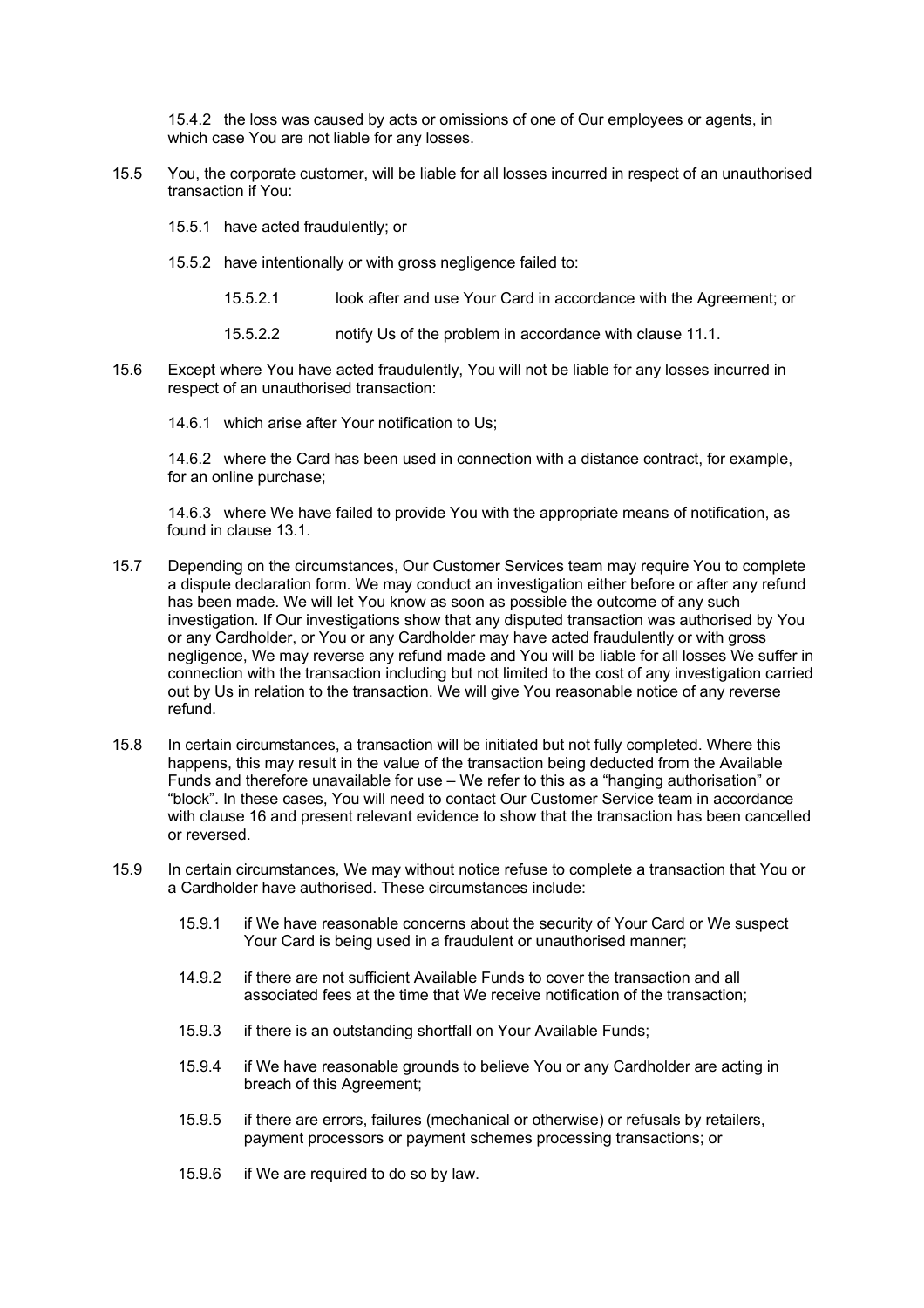- 15.10 Unless it would be unlawful for Us to do so, where We refuse to complete a transaction for You or any Cardholder in accordance with clause 15.9 above, We will notify You as soon as reasonably practicable of the refusal and the reasons for the refusal, together, where relevant, with the procedure for correcting any factual errors that led to the refusal.
- 15.11 We may suspend Your Card, in which case You will not be able to use it for any transactions, if We have reasonable concerns about the security of Your Card or We suspect Your Card is being used in a fraudulent or unauthorised manner. We will notify You of any such suspension in advance, or immediately after if this is not possible, and of the reasons for the suspension unless to do so would compromise reasonable security measures or otherwise be unlawful. We will lift the suspension and, where appropriate, issue a new Card free of charge as soon as practicable once the reasons for the suspension cease to exist. You may also contact Customer Services in accordance with clause 16 to arrange for a suspension to be lifted if appropriate.
- 15.12 This clause 15.12 applies when you use AISP or PISP services. We may deny an AISP or PISP access to Your Master Wallet connected to Your Card for reasonably justified and duly evidenced reasons relating to unauthorised or fraudulent access to Your account by that AISP or PISP, including the unauthorised or fraudulent initiation of a transaction. If We do deny access in this way, We will notify You of the denial and the reason for the denial in advance if possible, or immediately after the denial of access, unless to do so would compromise reasonably justified security reasons or is unlawful. We will allow AISP or PISP access to Your account once the reasons for denying access no longer apply.
- 15.13 You may claim a refund for a transaction that You authorised provided that:
	- 15.13.1 the authorisation did not specify the exact amount when You or the Cardholder consented to the transaction; and
	- 15.13.2 the amount of the transaction exceeded the amount that You or the Cardholder could reasonably have expected it to be taking into account Your previous spending pattern on the Card, the Agreement and the relevant circumstances.

Such a refund must be requested from Our Customer Services team within 8 weeks of the amount being deducted from the Card. We may require You to provide Us with evidence to substantiate Your claim. Any refund shall be equal to the amount of the transaction. Any such refund will not be subject to any fee.

#### **16. CUSTOMER SERVICES, COMMUNICATION AND COMPLAINTS**

- 16.1 Our Customer Services team can normally be contacted 24 hours a day, 7 days a week. However, outside normal business opening hours contact may be restricted to automated answering systems. We will endeavour to resolve all enquiries immediately, however, please note that certain types of enquiry can only be resolved during normal business opening hours. You can contact Our Customer Services team by the following methods:
	- telephoning +45 78730915
	- emailing support@pleo.io

If We need to contact You or send You a notification under this Agreement, We will do so by either sending You a notification in Your Online Account Centre, Pleo App or by sending you an email to the email address You provided Us with when You obtained the Card, unless stated otherwise in the Agreement.

If We need to contact You in the event of suspected or actual fraud or security threats, We will notify You via either email, telephone or through a notification in Your Online Account Centre prompting You to contact Our Customer Services team.

16.2 Our business opening hours are Monday to Friday, 9am to 5pm (CET). Correspondence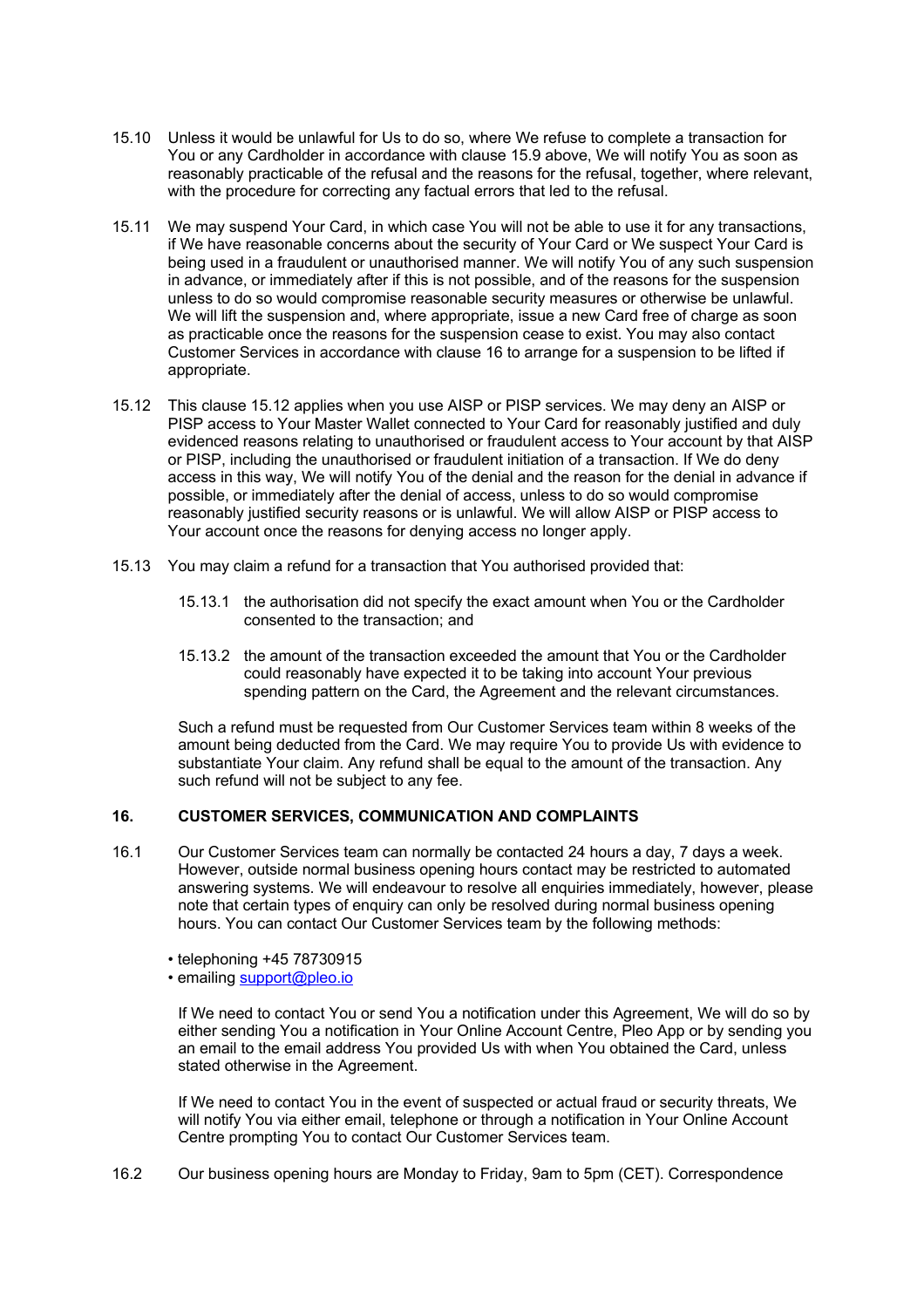received after the close of business on a particular day or on a non-Business Day will be treated as having arrived on the following Business Day.

- 16.3 If You are not satisfied with any element of the service You receive, any complaints should be made to Our Customer Services team using the contact details in clause 16.1 above. Calls may be monitored or recorded for training purposes.
- 16.4 We do everything We can to make sure You receive the best possible service. However, if You are not happy with how Your complaint has been managed by Our Customer Services team and You wish to escalate Your complaint, You should contact the card issuer, Pleo Financial Services, Ravnsborg Tværgade 5 C, 4, Copenhagen N, 2200, Denmark, email address: compliance@pleo.io, web www.pleo.io in the first instance for further assistance. A copy of Our complaints policy can be found on Our Website or requested by contacting Us.
- 16.5 If, having exhausted Our complaints procedure, You remain unhappy, You may complain to the Financial Supervisory Authority, Århusgade 110, Copenhagen Ø, 2100, Denmark, e-mail finanstilsynet@ftnet.dk, web www.dfsa.dk. It is important to be aware that legally it is not the role of the Danish Financial Supervisory Authority to resolve disputes between You and Us.

## **17. LIMITATION OF LIABILITY**

- 17.1 None of the organisations described in clauses 1.2 and 1.3 will be liable for:
	- 17.1.1 any fault or failure relating to the use of the Master Wallet or Card that is a result of abnormal and unforeseeable circumstances beyond Our control which would have been unavoidable despite all Our efforts to the contrary, including but not limited to, a fault in or failure of data processing systems;
	- 17.1.2 the goods or services that a Cardholder purchases with Your Card;
	- 17.1.3 any loss of profits, loss of business, or any indirect, consequential, special or punitive losses;
	- 17.1.4 a merchant refusing to honour a transaction or refusing a payment; or
	- 17.1.5 any acts or omissions that are a consequence of Our compliance with any national or European Union law.

In any event the liability of the organisations described in clauses 1.2 and 1.3 will be limited to the balance of the Master Wallet at the time that the event occurs.

- 17.2 In addition to the limitations set out in clause 17.1, Our liability shall be limited as follows:
	- 17.2.1 where Your Card is faulty due to Our fault, Our liability shall be limited to the replacement of the Card or repayment to You of the Available Funds on Your Master Wallet; or
	- 17.2.2 where sums are incorrectly deducted from Your Card due to Our fault, Our liability shall be limited to payment to You of an equivalent amount.
- 17.3 In all other circumstances of Our default, Our liability will be limited to repayment of the amount of any Available Funds on the Master Wallet.
- 17.4 Nothing in this Agreement shall exclude or limit any regulatory responsibilities We have which We are not permitted to exclude or limit, or Our liability for death or personal injury.
- 17.5 If You or a Cardholder have used Your Card or allowed Your Card to be used fraudulently, in a manner that does not comply with this Agreement, for illegal purposes, or if You or a Cardholder have allowed Your Card or details to be compromised due to Your or a Cardholder's gross negligence, You will be held responsible for the use and misuse of the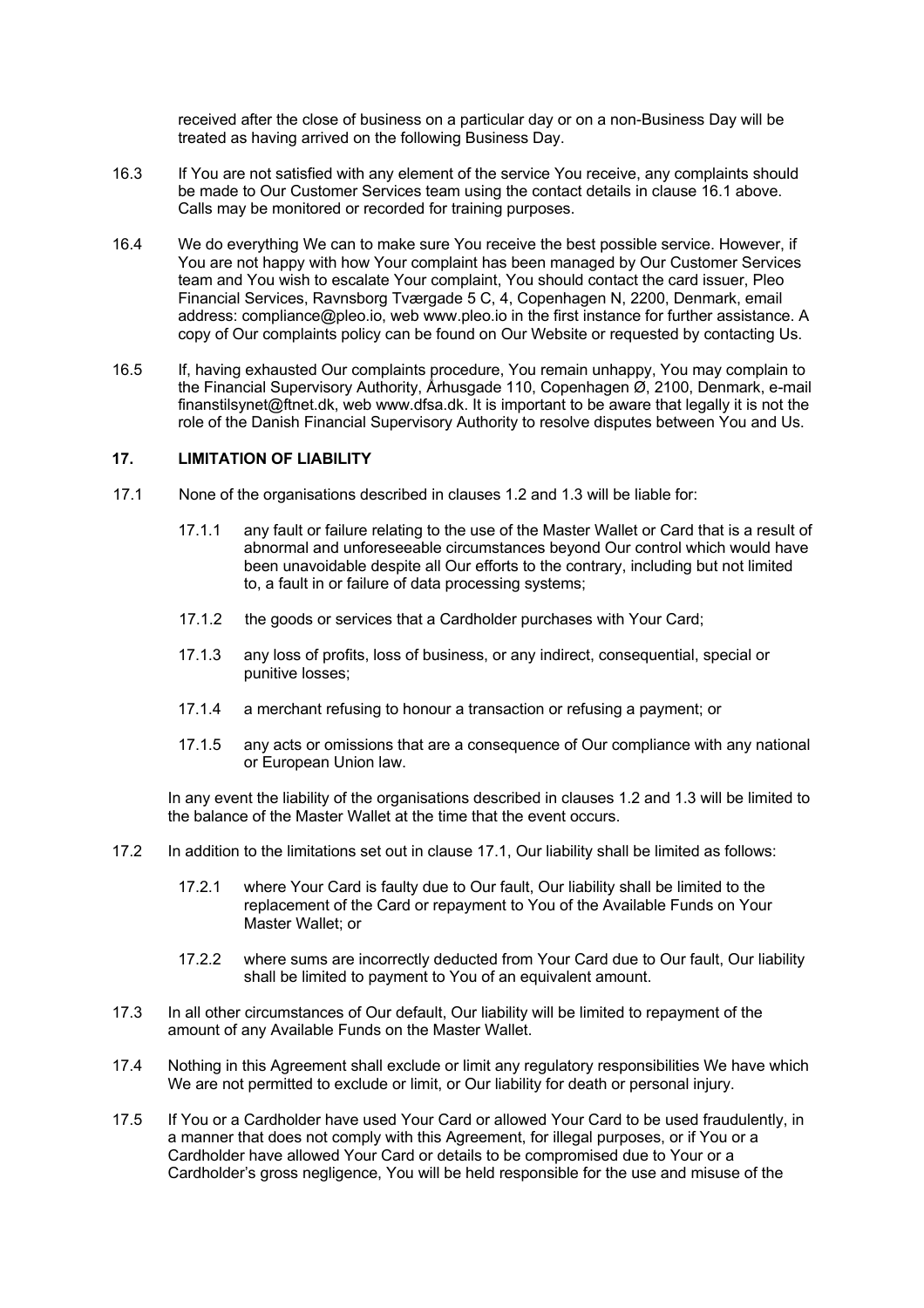Card. We will take all reasonable and necessary steps to recover any loss from You, and there shall be no maximum limit to Your liability except where relevant laws or regulations impose such a limit. This means You should take care of Your Card and details and act responsibly, or You will be held liable.

17.6 The Danish Deposit Guarantee Scheme does not apply to Your Card or Your Master Wallet. However, in the unlikely event that Pleo Financial Services A/S became insolvent, it is Pleo Financial Services' obligation, as a regulated institution, to hold your Available Funds in a secure client account, specifically for the purpose of redeeming transactions made via Your Card. In the unlikely event of any insolvency, funds that have reached the secure client account will be protected in accordance with applicable law. We will be happy to talk through any questions or concerns You might have. Please contact Our Customer Services team for further information.

#### **18. YOUR PERSONAL INFORMATION**

- 18.1 We collect certain information about You and the Cardholders in order to operate the Card programme. Pleo Technologies A/S and Pleo Financial Services A/S are data controllers of Your personal data, and will manage and protect Your personal data in accordance with the applicable Finnish, Danish and European data protection laws.
- 18.2 We may transfer Your personal data outside the EEA to Our commercial partners where necessary to provide Our services to You, such as customer service, account administration, financial reconciliation, or where the transfer is necessary as a result of Your request, such as the processing of any international transaction. When We transfer personal data outside the EEA, We will take steps to ensure that Your personal data is afforded substantially similar protection as personal data processed within the EEA. Please be aware that not all countries have laws to protect personal data in a manner equivalent to that of the EEA. Your use of Our products and services will indicate to Us that You agree to the transfer of Your personal data outside the EEA. If You withdraw Your consent to the processing of Your personal data or its transfer outside the EEA, which You can do by using the contact details in clause 16.1, We will not be able to provide Our services to You. Therefore, such withdrawal of consent will be deemed to be a termination of the Agreement.
- 18.3 Unless You have provided Your explicit permission, Your personal data will not be used for marketing purposes by Us or Our commercial partners (unless You have independently provided Your consent to them directly), nor will it be shared with third parties unconnected with the Card scheme.
- 18.4 You have the right to request details of the personal information that is held about You, and You may receive this by writing to Us. Where legally permitted, We may charge for this service.
- 18.5 Please refer to the Privacy Policy of Pleo Technologies A/S at https://www.pleo.io/en/legal/ for full details, which You accept by accepting the Agreement.

## **19. CHANGES TO THE AGREEMENT**

- 19.1 If any changes are made, they will be publicised on Our Website at least two months before the changes take effect (unless the law requires or permits Us to make a more immediate change or in the event of a change to the exchange rate). Copies of the most up-to-date version of the Agreement will be made available on Our Website at all times and will be sent to You by email upon request free of charge at any time during the Agreement.
- 19.2 We will also notify You of any change to the Agreement by email or via your Online Account Centre or Pleo App at least two months in advance. You will be deemed to have accepted the change if You do not notify Us otherwise prior to the date the change takes effect and continue to use the Card. If You do not accept the change, You may end this Agreement immediately and free of charge before the expiry of the notice.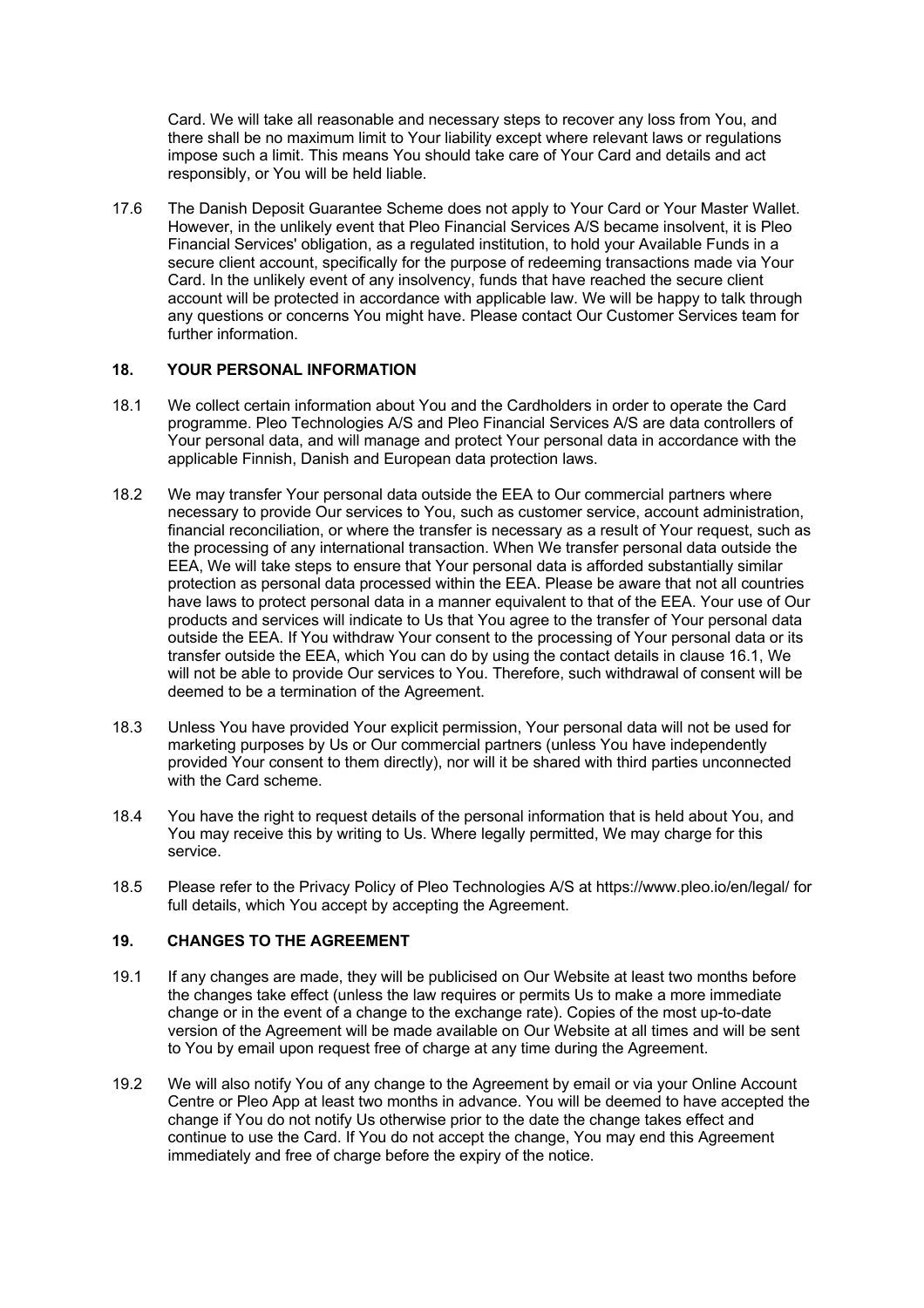19.3 There may be times when we will have to change this Agreement without notice or with a notice shorter than two months but this would happen in a very limited number of cases and only for legal, regulatory or security reasons, or to enable the proper delivery of the Card scheme. If this is the case, we will notify you of such changes with as much notice as possible, or as soon as possible after the change has taken effect if advance notice is not possible. Your right under clause 11.3 to terminate the Agreement at any time free of charge would not be affected.

# **20. LAW AND COURTS**

20.1 The Agreement, and Your relationship with Us arising out of or relating to the Agreement, will be governed by the law of Denmark. All disputes arising out of or relating to the Agreement shall be subject to the exclusive jurisdiction of the courts of Denmark.

# **21. ASSIGNMENT**

21.1 We may assign the benefit and burden of this Agreement to another company at any time by giving You 2 months' notice of this. If We do this, Your rights will not be affected. You will indicate agreement to the assignment by the continued use of the Card following the 2 months' notice period. If You do not agree to the assignment, You may cancel the Agreement and request a return of the Available Funds without penalty.

# **22. SEVERANCE**

22.1 If any term or provision in the Agreement shall be held to be illegal or unenforceable, in whole or in part, under any enactment or rule of law, such term or provision or part shall to that extent be deemed not to form part of the Agreement but the validity and enforceability of the remainder of the Agreement shall not be affected.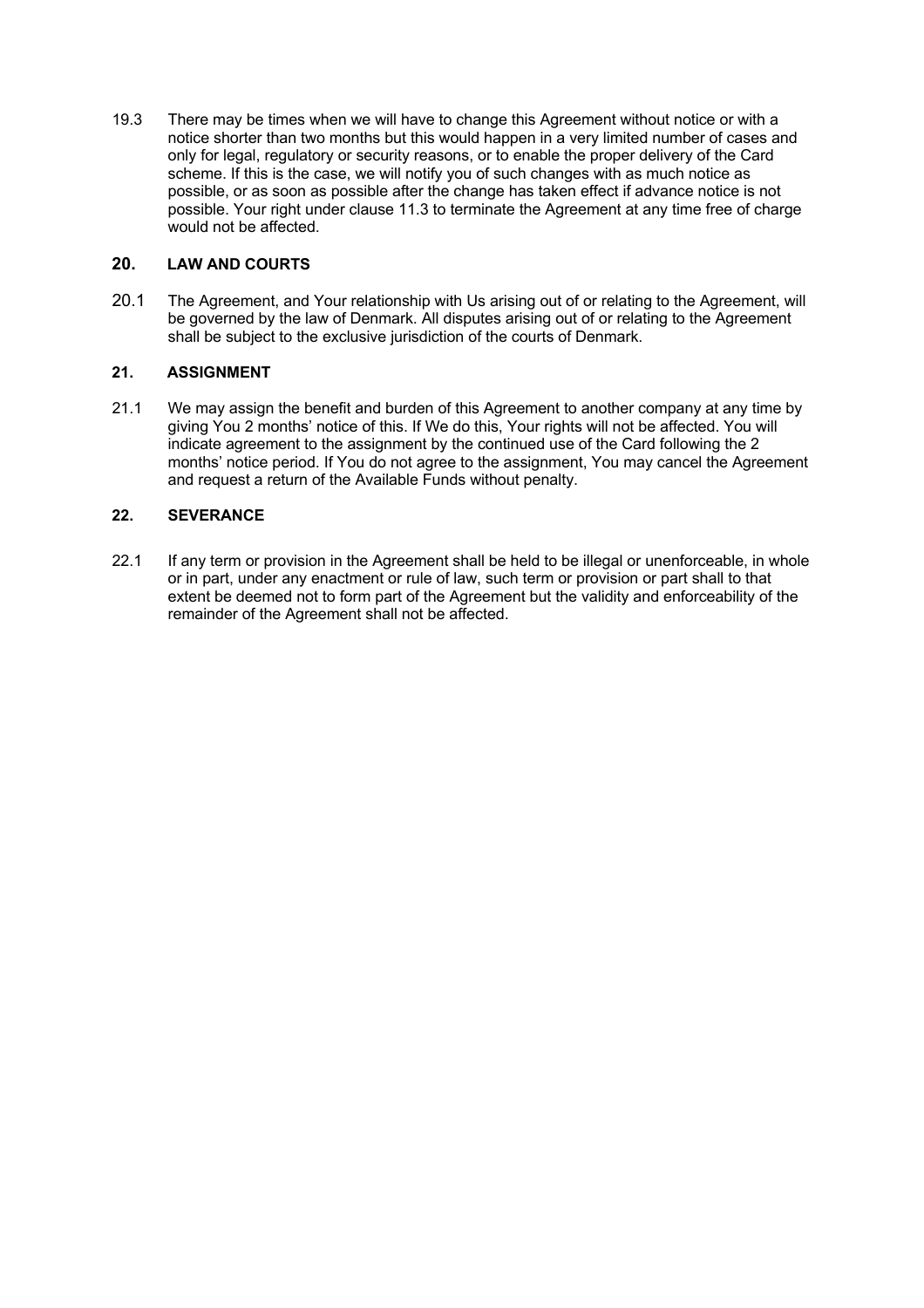## PLEO FINANCIAL SERVICES A/S **PLEO 'POCKET' TERMS AND CONDITIONS ADDENDUM Finland** Effective Date: 18 January 2022

- 1. This addendum (the "Addendum"), Pleo Financial Services A/S' Terms and Conditions, Pleo Technologies A/S' Terms of Service and Privacy Policy, respectively, are jointly referred to as the "Agreement" and governs the terms of the agreement between You and Pleo Technologies A/S and Pleo Financial Services A/S, respectively, (referred to herein as "Pleo", "us", "we" or "our").
- 2. This Addendum outlines the respective rights and obligations of You and Us as regards the use of the Pleo payment product "Pocket", which is made available to you pursuant to this Addendum. For the avoidance of any doubt, this Addendum does not regulate any payments made under or pursuant to any Cards (as defined in Pleo Financial Services A/S' Terms and Conditions).
- 3. Any terms not defined herein shall have the meaning ascribed to such terms in Pleo Financial Services A/S Terms and Conditions.
- 4. The costs associated with using Pocket is always available on Our website.
- 5. Pocket is a reimbursement service. For the purposes of Pocket reimbursements are payment transactions made through the Pleo Account to a User in the amount of an authorized business expense incurred by such User for the benefit of the corporate customer, including, without limitation, both amounts actually incurred and per diems or otherwise allowances provided in lieu of any actual reimbursements.
- 6. Users may enroll to use Pocket to submit requests for reimbursement. If the administrator elects to use the Pocket. Users who enroll to use the reimbursement capabilities of the service and want the reimbursement payments to be deposited directly to their payment card will be required to provide any information reasonably requested by Us, including, without limitation, card details to which reimbursement payments will be credited.
- 7. As between Us and You, You will be solely responsible for (i) notifying all Users who enroll to use the Pocket of Your expense reimbursement policies, including, without limitation, (a) the types of expenses that are subject to reimbursement, (b) any requirement that expenses be pre-approved, as well as the persons authorized to provide and the process for obtaining such pre-approvals, (c) any limits on the amount of any expenditures that are subject to reimbursement, and (d) required supporting documentation; (ii) reviewing and evaluating any request for reimbursement; (iii) addressing any concerns regarding any request for reimbursement with the User; (iv) requesting any required additional information from the User; (v) ensuring that the foregoing policies and Your conduct with respect to reimbursements complies with all laws and regulations relating thereto, including, without limitation, any tax withholding or reporting obligations; (vi) ensuring that You comply with all policies communicated to the User; and (vii) determining the amount, if any, to be reimbursed.
- 8. You agree to indemnify and defend Us and any of our affiliates, including, without limitation, Pleo's and each such affiliate's employees, contractors, vendors and service providers) from and against any losses, liabilities, damages, claims, costs or expenses (including, without limitation, reasonable attorneys' fees) arising out of or relating to claims, proceedings, suits, or actions brought by or initiated against US or any of the other indemnitees specified above by